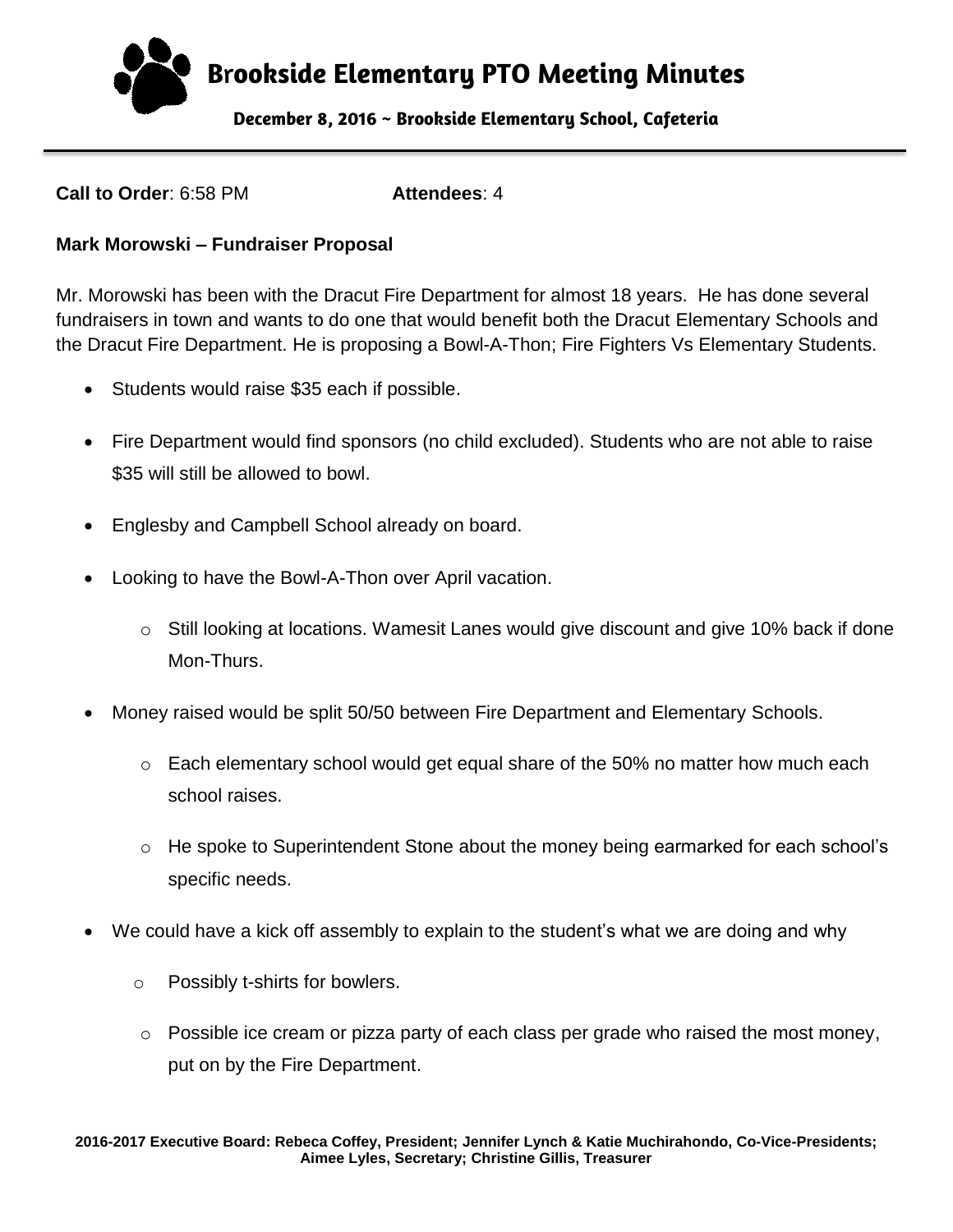*All those in attendance agreed that this was a great idea and were all in favor of Brookside taking part in the fundraiser.*

**Secretary's Report:** No changes or updates to the October minutes. Only note is that report cards would be available online on December 16<sup>th</sup>.

*Motion to approve secretary's report as written was made by Rebeca Coffey and seconded by Hollis Holston.*

**Treasurer's Report:** Christine Gillis, Treasurer, was not in attendance. Copy of the October/November treasurers report was not provided prior to the meeting. Few updates available were that we spent the following amounts:

- I-Scream Social: \$450 on Food, DJ, and Misc. (games/activities)
- Teachers Luncheon on the day of Parent/Teacher Conferences: \$230
- Guest Speaker, Josh Drean: \$1500

*Motion to defer the review and approval of the October/November treasurers report until the January meeting was made by Rebeca Coffey and seconded by Meghan Colon.*

**Principal's Report:** Principal and Lead Teacher not in attendance.

## **Old Business**:

- *I-Scream Social*
	- $\circ$  Profited \$130, is not meant to be a money maker.
	- $\circ$  Only a few students showed up for the sensory friendly event.
	- o Collected lots of food that was donated to the Dracut Food Pantry.
- *Battle of the Bears*
	- o Successful, raised \$3,279.40.
	- o 32 T-shirts, 32 Water Bottles, 50 Key Chains & 21 Tattoos were earned by students.

Some suggestions for next year were to have the bears displayed in the lobby and to run the fundraiser for 2 weeks rather than 1.

- *Yankee Candle* 
	- o Total sales were over \$12K.

# **Upcoming Fundraising:**

- *Box Tops*
	- o Recently submitted \$75 and have more to submit.
	- o Prize for the month of December, for the student who brings in the most, will be a predecorated Gingerbread House.